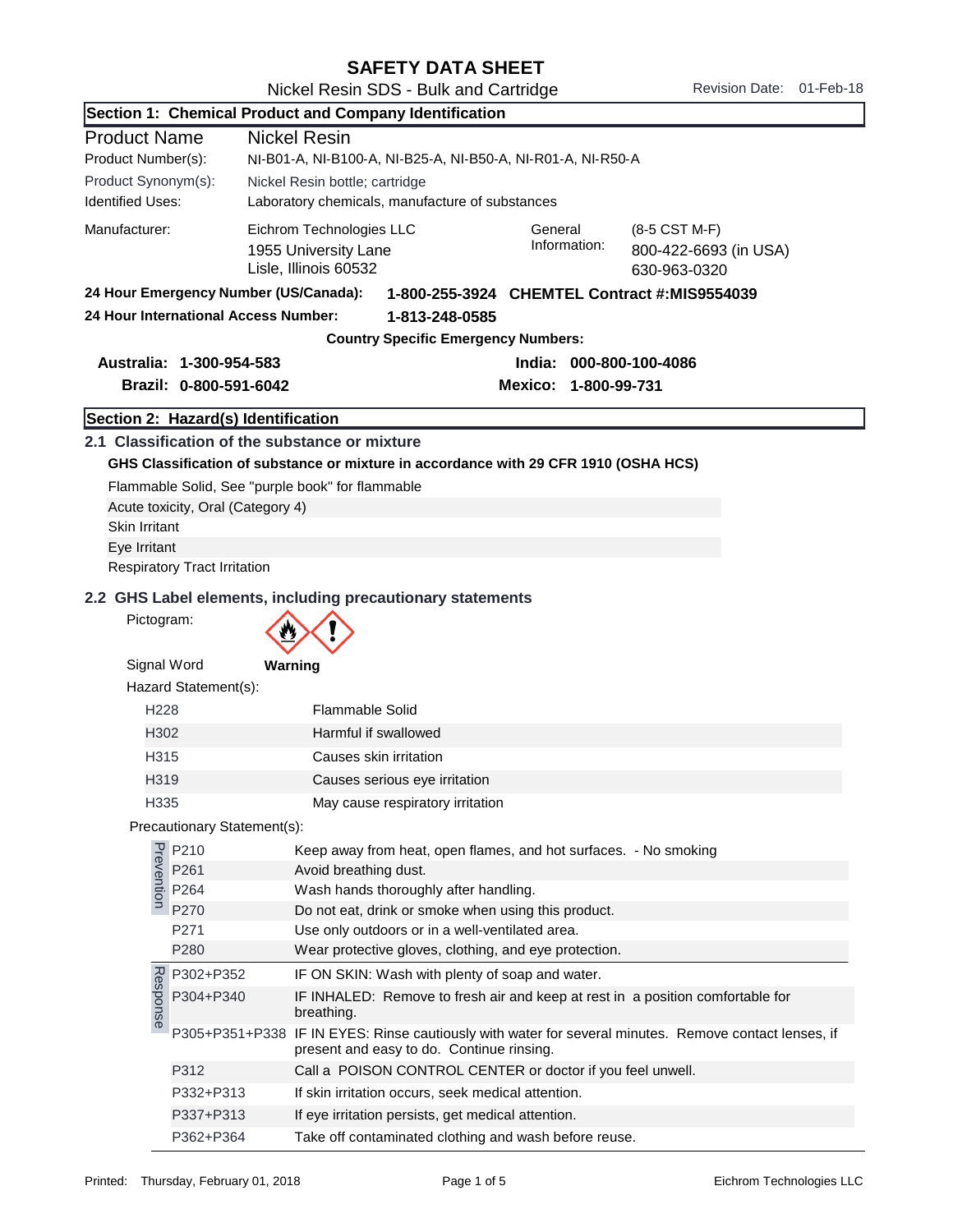|                  | P403+P233                      | Store in a well-ventilated place. Keep container tightly closed.   |                     |                                                                                         |
|------------------|--------------------------------|--------------------------------------------------------------------|---------------------|-----------------------------------------------------------------------------------------|
|                  | Storage<br>P405                | Store locked up.                                                   |                     |                                                                                         |
|                  | P501<br>Disposal               |                                                                    |                     | Dispose of contents/container in accordance with federal, state, and local regulations. |
|                  |                                | 2.3 Hazards Not Otherwise Classified (HNOC) or not covered by GHS: |                     |                                                                                         |
|                  |                                | Section 3: Composition / Information on Ingredients                |                     |                                                                                         |
| Component        |                                |                                                                    | <b>CAS Number</b>   | Percentage Range                                                                        |
|                  | Nonionic Acrylic Ester Polymer |                                                                    | <b>Trade Secret</b> | 89%                                                                                     |
| Dimethylglyoxime |                                |                                                                    | $94 - 45 - 4$       | 11%                                                                                     |

| Section 3: Composition / Information on Ingredients                                     |                                                                                                                                                                                       |                     |                                                                                                                                                             |
|-----------------------------------------------------------------------------------------|---------------------------------------------------------------------------------------------------------------------------------------------------------------------------------------|---------------------|-------------------------------------------------------------------------------------------------------------------------------------------------------------|
| Component                                                                               |                                                                                                                                                                                       | CAS_Number          | Percentage Range                                                                                                                                            |
| Nonionic Acrylic Ester Polymer                                                          |                                                                                                                                                                                       | <b>Trade Secret</b> | 89%                                                                                                                                                         |
| Dimethylglyoxime                                                                        |                                                                                                                                                                                       | $94 - 45 - 4$       | 11%                                                                                                                                                         |
| Section 4: First-aid Measures                                                           |                                                                                                                                                                                       |                     |                                                                                                                                                             |
| Ingestion                                                                               |                                                                                                                                                                                       |                     | Rinse mouth and call a POISON CONTROL CENTER or doctor if you feel unwell.                                                                                  |
| <b>Skin Contact</b>                                                                     |                                                                                                                                                                                       |                     | Wash immediately with soap and copious amounts of water. Remove and wash<br>contaminated clothing promptly. If irritation develops, seek medical attention. |
| Eye Contact                                                                             | seek medical attention.                                                                                                                                                               |                     | Irrigate immediately with water for 15 minutes. Mechanical irritation is possible;                                                                          |
| Inhalation                                                                              | give artificial respiration. Seek medical attention.                                                                                                                                  |                     | Remove to fresh air. If breathing is labored, administer oxygen. If not breathing,                                                                          |
| Most important symptoms and effects,<br>both acute and delayed                          | The most important known symptoms and effects are described in the labelling (see<br>section 2) and/or in section 11. Further important symptoms and effects are so far<br>not known. |                     |                                                                                                                                                             |
| Indication of any immediate medical<br>attention and special treatment needed antidote. | Treat according to symptoms (decontamination, vital functions), no known specific                                                                                                     |                     |                                                                                                                                                             |
| Section 5: Firefighting Measures                                                        |                                                                                                                                                                                       |                     |                                                                                                                                                             |
| <b>Extinguishing Media</b>                                                              | Foam, CO2, Dry Chemical                                                                                                                                                               |                     |                                                                                                                                                             |
| Fire and Explosion Hazards                                                              | Highly toxic and irritating fumes may be released and extinguishing water runoff may<br>be toxic.                                                                                     |                     |                                                                                                                                                             |
|                                                                                         | Polymer does not support flame.                                                                                                                                                       |                     |                                                                                                                                                             |
| Protective Equipment                                                                    | protective equipment.                                                                                                                                                                 |                     | Wear positive pressure self-contained breathing apparatus and full personal                                                                                 |
| Section 6: Accidental Release Measures                                                  |                                                                                                                                                                                       |                     |                                                                                                                                                             |
| <b>Personal Precautions</b>                                                             | Use proper personal protect equipment (specified in section 8)                                                                                                                        |                     |                                                                                                                                                             |
|                                                                                         | Avoid breathing vapors, mist, or gas. See section 8.                                                                                                                                  |                     |                                                                                                                                                             |
|                                                                                         | Surface may be slippery.                                                                                                                                                              |                     |                                                                                                                                                             |
| <b>Environmental Precautions</b>                                                        | Avoid release to the environment.                                                                                                                                                     |                     |                                                                                                                                                             |
| Methods and materials for containment Collect Spillage.<br>and clean-up                 |                                                                                                                                                                                       |                     |                                                                                                                                                             |
|                                                                                         |                                                                                                                                                                                       |                     | Ventilate area and wash spill site after material pickup is complete.                                                                                       |
|                                                                                         |                                                                                                                                                                                       |                     | Sweep up material and transfer to a suitable container for disposal.                                                                                        |
| Reference to other sections                                                             | For disposal see section 13.                                                                                                                                                          |                     |                                                                                                                                                             |
| Section 7: Handling and Storage                                                         |                                                                                                                                                                                       |                     |                                                                                                                                                             |
| Conditions for safe handling                                                            |                                                                                                                                                                                       |                     | Avoid contact with skin and eyes. Avoid inhalation of vapor or mist.                                                                                        |
|                                                                                         | Use mechanical exhaust if dust is formed.                                                                                                                                             |                     |                                                                                                                                                             |
| Conditions for safe storage                                                             | Normal warehouse storage in cool, dry area is satisfactory.                                                                                                                           |                     |                                                                                                                                                             |
| Specific End Use(s)                                                                     |                                                                                                                                                                                       |                     | Apart from the uses mentioned in section 1 no other specific uses are stipulated.                                                                           |
| Section 8: Exposure Controls / Personal Protection                                      |                                                                                                                                                                                       |                     |                                                                                                                                                             |
| <b>Control Parameters</b>                                                               |                                                                                                                                                                                       |                     | Contains no substances with occupational exposure limit values.                                                                                             |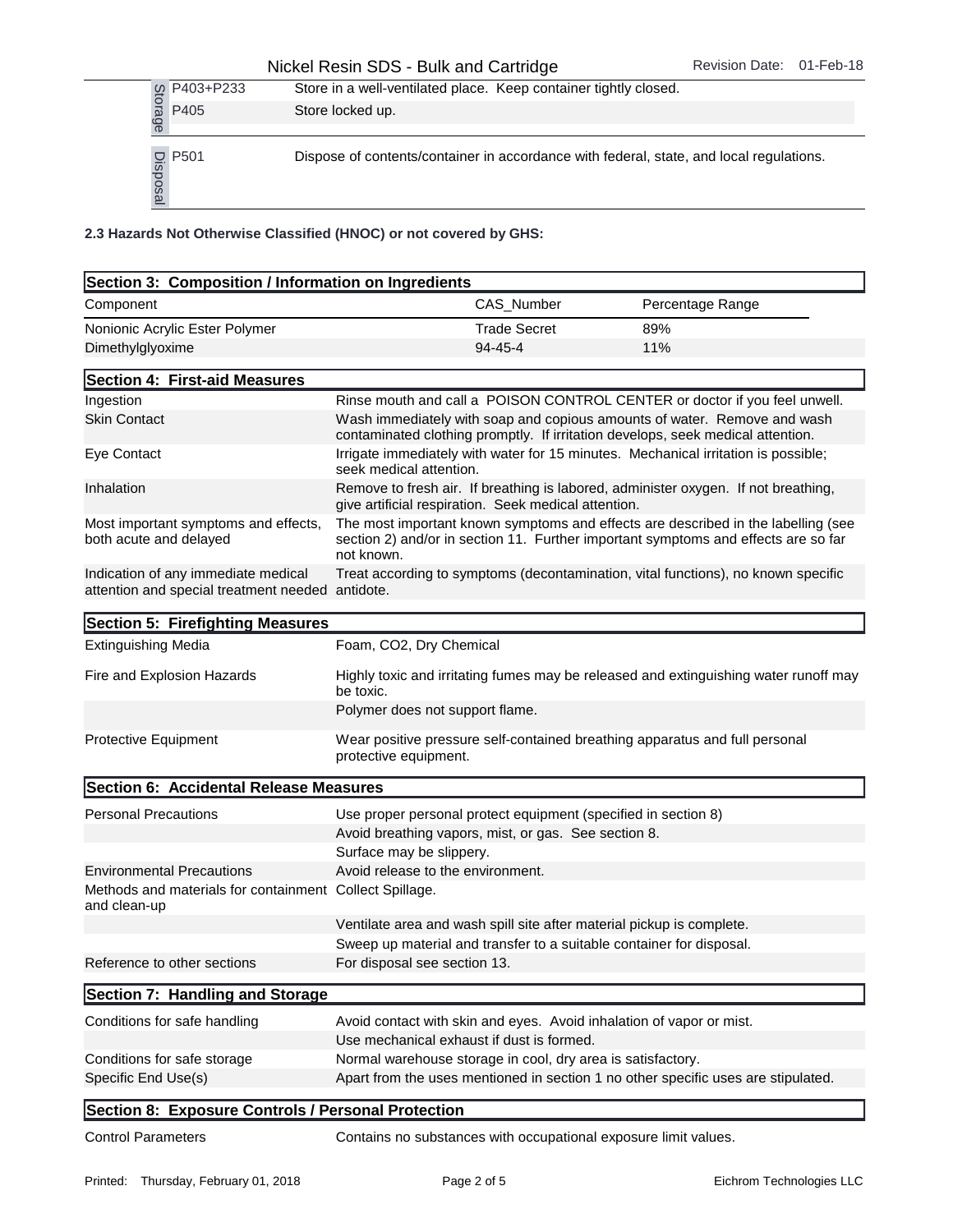|                          | Nickel Resin SDS - Bulk and Cartridge                                                                                                                                                      | Revision Date: 01-Feb-18 |  |
|--------------------------|--------------------------------------------------------------------------------------------------------------------------------------------------------------------------------------------|--------------------------|--|
| <b>Exposure Controls</b> | Avoid contact with skin, eyes, and clothing. Wash hands before breaks and<br>immediately after handling the product.                                                                       |                          |  |
|                          | Mechanical exhaust is required.                                                                                                                                                            |                          |  |
|                          | Do not eat, drink or smoke when using this product.                                                                                                                                        |                          |  |
| Eye protection           | Wear safety glasses.                                                                                                                                                                       |                          |  |
| <b>Skin Protection</b>   | Wear impervious gloves and clean body-covering clothing.                                                                                                                                   |                          |  |
| Respiratory protection   | Use NIOSH/MSHA approved respirator when handling material outside of<br>mechanical exhaust. An air-purifying respirator with an organic vapor cartridge or<br>canister may be permissible. |                          |  |
|                          | Do not breathe dust.                                                                                                                                                                       |                          |  |

| Section 9: Physical Properties                                                                                            |                             |                                                      |                                                                                  |                        |
|---------------------------------------------------------------------------------------------------------------------------|-----------------------------|------------------------------------------------------|----------------------------------------------------------------------------------|------------------------|
| Information on basic physical and chemical properties                                                                     |                             |                                                      |                                                                                  |                        |
| Appearance:                                                                                                               | Powder                      |                                                      | <b>Explosion Limits</b>                                                          | <b>Not Established</b> |
|                                                                                                                           |                             | Off-white, spherical beads                           | (Upper/Lower):                                                                   |                        |
| Odor:                                                                                                                     |                             |                                                      | Flash Point:                                                                     | Not Established        |
| Odor Threshold:                                                                                                           | Not Established             |                                                      | Flammability:                                                                    | Not Established        |
| pH:                                                                                                                       | Not Relevant                |                                                      | Autolgnition Temperature:                                                        | <b>Not Established</b> |
| <b>Melting Point:</b>                                                                                                     | Not Established             |                                                      | Decomposition                                                                    | Not Established        |
| <b>Boiling Point:</b>                                                                                                     | Not Established             |                                                      | Temperature                                                                      |                        |
| <b>Relative Density:</b>                                                                                                  | 0.25 g/mL at $25^{\circ}$ C |                                                      | VaporPressure:                                                                   | Not Established        |
| Solubility:                                                                                                               | Insoluble in water          |                                                      | VaporDensity:                                                                    | <b>Not Established</b> |
| <b>Partition Coefficient:</b>                                                                                             | Not Established             |                                                      | <b>Evaporation Rate:</b>                                                         | Not Established        |
| Viscosity:                                                                                                                | Not Applicable              |                                                      |                                                                                  |                        |
| Section 10: Stability and Reactivity                                                                                      |                             |                                                      |                                                                                  |                        |
| Reactivity                                                                                                                |                             |                                                      | No hazardous reactions if stored and handled as indicated.                       |                        |
| <b>Chemical Stability</b>                                                                                                 |                             |                                                      | Stable under normal handling and storage conditions.                             |                        |
| <b>Conditions to Avoid</b><br>Avoid all sources of ignition; heat, sparks, open flame. Avoid electro-static<br>discharge. |                             |                                                      |                                                                                  |                        |
| <b>Materials to Avoid</b>                                                                                                 |                             | Contact with strong oxidizers will degrade material. |                                                                                  |                        |
| Hazardous decomposition Products<br>section 5.                                                                            |                             |                                                      | No hazardous decomposition products if stored and handled as indicated. See also |                        |
| Possible combustion products include carbon monoxide, carbon dioxide, and<br>nitrogen oxides.                             |                             |                                                      |                                                                                  |                        |
| $\mathsf{R}_{\mathsf{action}}$ 11. Toxicology Information                                                                 |                             |                                                      |                                                                                  |                        |

| Section 11: Toxicology Information |                                                                                |
|------------------------------------|--------------------------------------------------------------------------------|
| Other                              |                                                                                |
|                                    | Dimethylglyoxime, RTECS: EK2975000                                             |
| <b>Acute Toxicity</b>              |                                                                                |
| Oral Effects                       | Dimethylglyoxime, Oral LDLO is 250 mg/kg (rat).                                |
| Inhalation Effects                 | Inhalation LC50 has not been determined.                                       |
| Dermal Effects                     | Dermal LD50 has not been determined.                                           |
| Skin corrosion/irritation          |                                                                                |
|                                    | Prolonged exposure will cause skin irritation.                                 |
| Serious eye damage/irritation      |                                                                                |
|                                    | Solid or dust may cause irritation or corneal injury due to mechanical action. |
| Respiratory or skin sensitization  |                                                                                |
|                                    | No data available regarding respiratory sensitization effects of this product. |
| <b>Germ Cell Mutagenicity</b>      |                                                                                |
|                                    | Dimethylglyoxime - Hamster, Embryo, Morphological transformation.              |
| Carcinogenicity                    |                                                                                |

٦Ī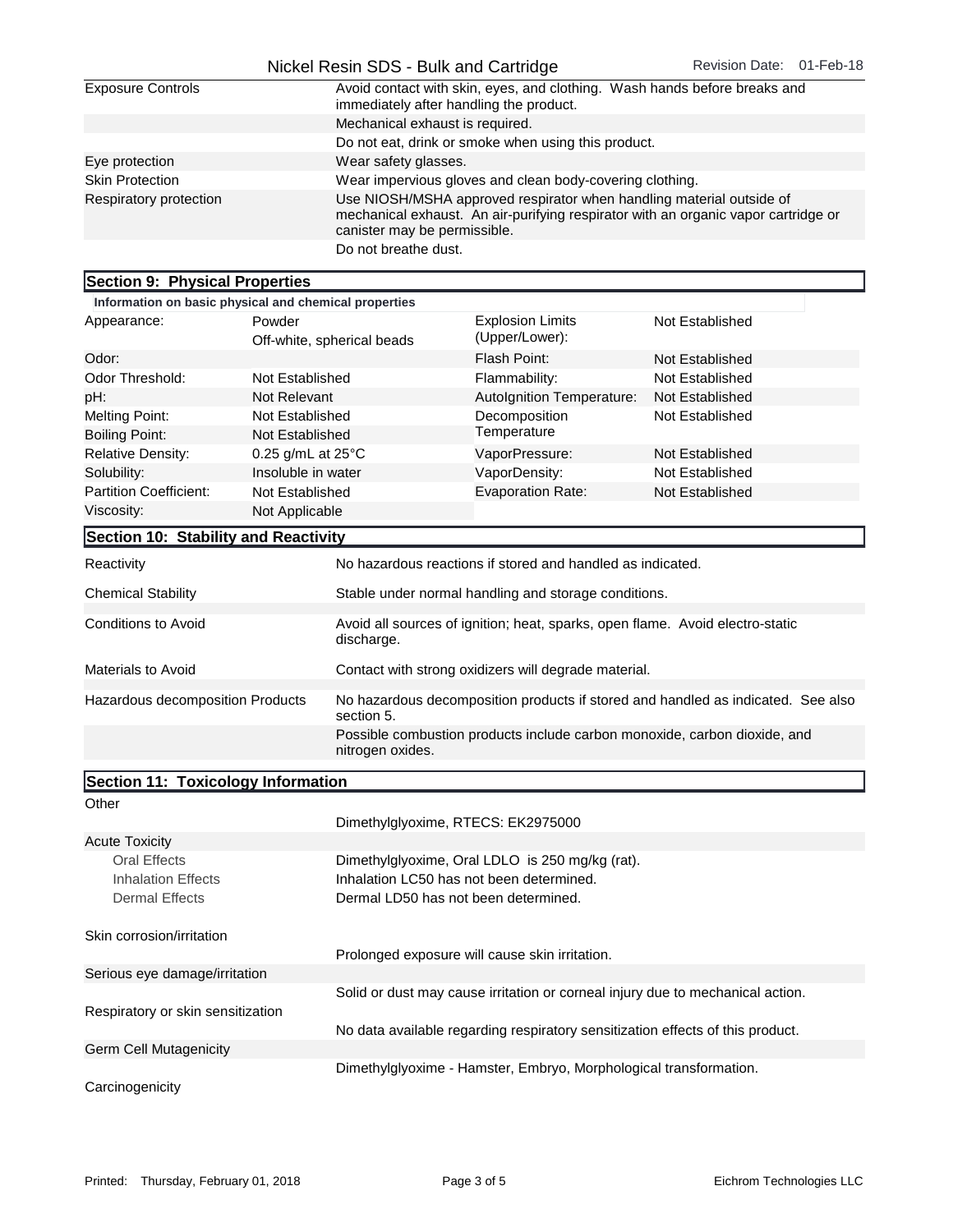|                                | No component of this product present at levels greater than or equal to 0.1% is<br>identified asprobable, possible or confirmed human carcinogen by IARC. |
|--------------------------------|-----------------------------------------------------------------------------------------------------------------------------------------------------------|
|                                | No component of this product present at levels greater than or equal to 0.1% is<br>identified as a carcinogen or potential carcinogen by ACGIH.           |
|                                | No component of this product present at levels greater than or equal to 0.1% is<br>identified as a known or anticipated carcinogen by NTP.                |
|                                | No component of this product present at levels greater than or equal to 0.1% is<br>identified as a carcinogen or potential carcinogen by OSHA.            |
| <b>Reproductive Toxicity</b>   | No data available regarding reproductive effects of this product.                                                                                         |
|                                |                                                                                                                                                           |
| Specific Target Organ Toxicity |                                                                                                                                                           |
| Single Exposure                | No data available regarding specific target organ toxicity single exposure.                                                                               |
| <b>Repeated Exposure</b>       | No data available regarding specific target organ toxicity repeated exposure.                                                                             |
| <b>Aspiration Hazard</b>       |                                                                                                                                                           |
|                                | No data available regarding the aspiration hazard of this product.                                                                                        |

| Section 12: Ecological Information  |                                                                                                                                                          |
|-------------------------------------|----------------------------------------------------------------------------------------------------------------------------------------------------------|
| <b>Aquatic Toxicity</b>             | *The product has not been tested. The statement has been derived from the<br>properties of individual components using an additivity method.             |
| Persistance and degradability       | No data are available for persistance and degradability.                                                                                                 |
| Bioaccumulative potential           | No data are available for bioaccumulative potential.                                                                                                     |
| Mobility in Soil                    | No data are available for mobility in soil.                                                                                                              |
| PBT/vPvB assessment                 | PBT/vPvB assessment not available as chemical safety assessment not<br>required/not conducted.                                                           |
| Other                               | An environmental hazard cannot be excluded in the event of unprofessional<br>handling or disposal. Very toxic to aquatic life with long lasting effects. |
| Section 13: Disposal Considerations |                                                                                                                                                          |
| General                             | Avoid disposal to sewers and local waterways.                                                                                                            |
|                                     | Dispose of contents/container in accordance with federal state and local                                                                                 |

|         | Dispose of contents/container in accordance with federal, state, and local<br>regulations.                                                                       |
|---------|------------------------------------------------------------------------------------------------------------------------------------------------------------------|
| Unused: | Bury resin in licensed landfill or burn in approved incinerator equipped with an<br>afterburner and scrubber according to local, state, and federal regulations. |
| Used:   | For resin contaminated with hazardous materials, dispose of mixture as hazardous<br>material according to local, state, and federal regulations.                 |

| Section 14: Transport Information  |                                                                                                                              |  |
|------------------------------------|------------------------------------------------------------------------------------------------------------------------------|--|
| Ground Transport:                  | Not D.O.T. Hazardous                                                                                                         |  |
| Section 15: Regulatory Information |                                                                                                                              |  |
| <b>US Federal Regulations</b>      | Toxic Substances Control Act (TSCA): This material is provided to you under the<br>research and development (R&D) exemption. |  |

Section 16: Other Information